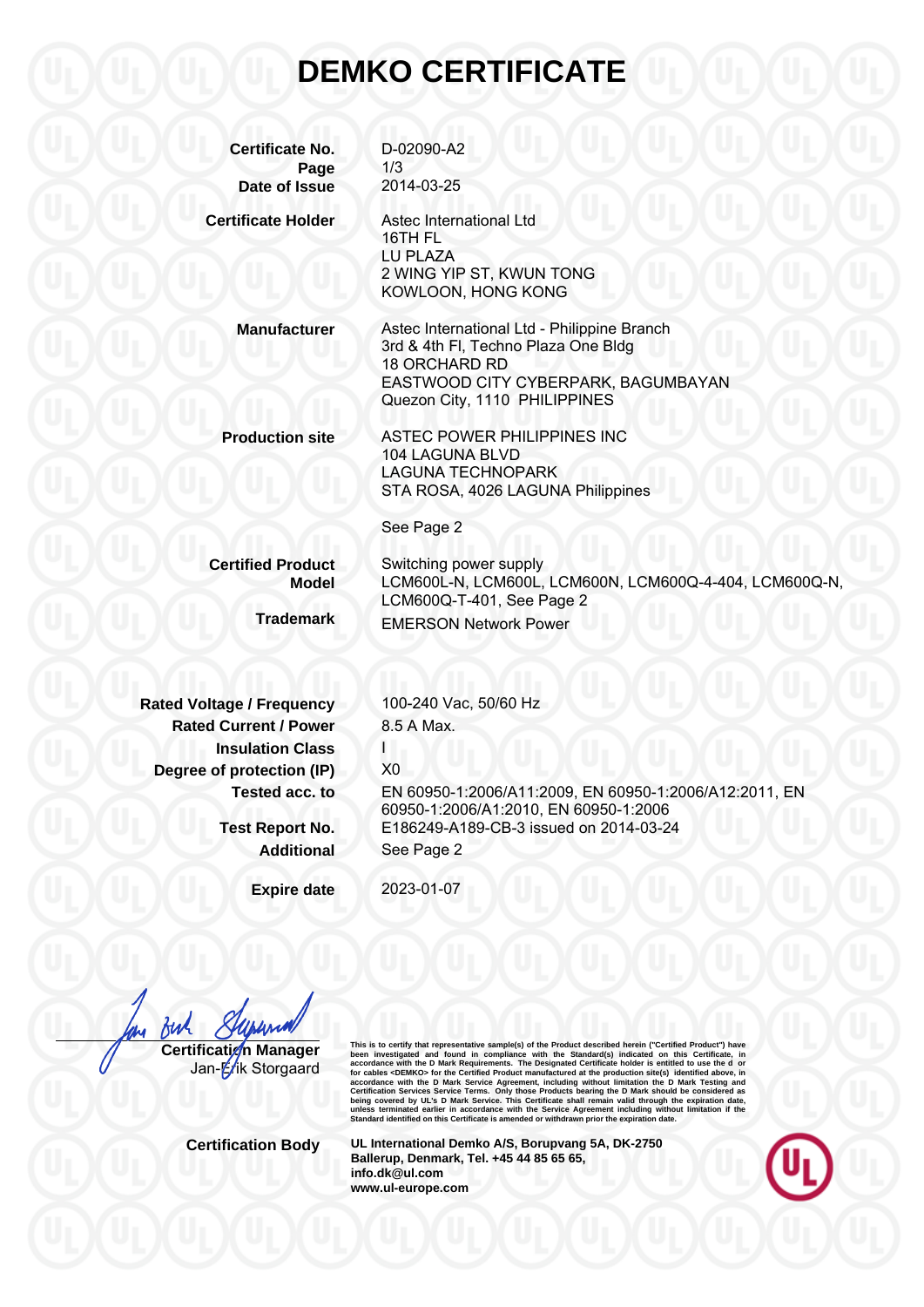## **Appendix DEMKO CERTIFICATE**

 **Certificate No.** D-02090-A2 **Page 2/3 Date of Issue** 2014-03-25

Model Details:

LCM600Q-T-405, LCM600Q-T-407, LCM600Q-T-409, LCM600U, LCM600W-T-401, LCM600Q, LCM600W

Production Sites:

ASTEC POWER PHILS INC MAIN ROAD, CORNER ROAD "J" CAVITE EXPORT PROCESSING ZONE ROSARIO, 4106 CAVITE Philippines

Additional Information: This certificate replaces the certificate No. D-02090-A1 issued on 2013-05-16 due to adding new model and updating the CQC cert number of Renesas Electronics Corp.

Models LCM600Q, LCM600Q-T-405, LCM600Q-N, LCM600Q-4-404: DC-outputs: +24 Vdc, 27.0 A Max., 600 W max; +5.0 Vsb, 2.0 A Max.(Optional)

Models LCM600W & LCM600W-T-401: DC-outputs: +48 Vdc, 13.0 A Max., 600 W max; +5.0 Vsb, 2.0 A Max. (Optional)

Model LCM600Q-T-401: DC-outputs: +24 Vdc, 18.75 A Max., 450 W max; +5.0 Vsb, 2.0 A Max. (Optional)

Model LCM600L, LCM600L-N: DC-outputs: +12 Vdc, 52.0 A Max., 600 W max; +5.0 Vsb, 2.0 A Max. (Optional)

Model LCM600U: DC-outputs: +36 Vdc, 18.0 A Max., 600 W max; +5.0 Vsb, 2.0 A Max. (Optional)

Model LCM600Q-T-407: DC-output: +24V, 23.0A max, 500W Max

Model LCM600N: DC-outputs: +15 Vdc, 44.0 A Max., 600 W max; +5.0 Vsb, 2.0 A Max (Optional)

Model LCM600Q-T-409: DC-outputs: +24 Vdc, 27.0 A Max., 600 W max;

Output derates at 2.5% per deg C from 50 degC to 70 deg C

Testing done under the Testing at Manufacturer´s Premises (TMP) procedure.

**Certification Body UL International Demko A/S, Borupvang 5A, DK-2750 Ballerup, Denmark, Tel. +45 44 85 65 65, info.dk@ul.com www.ul-europe.com**